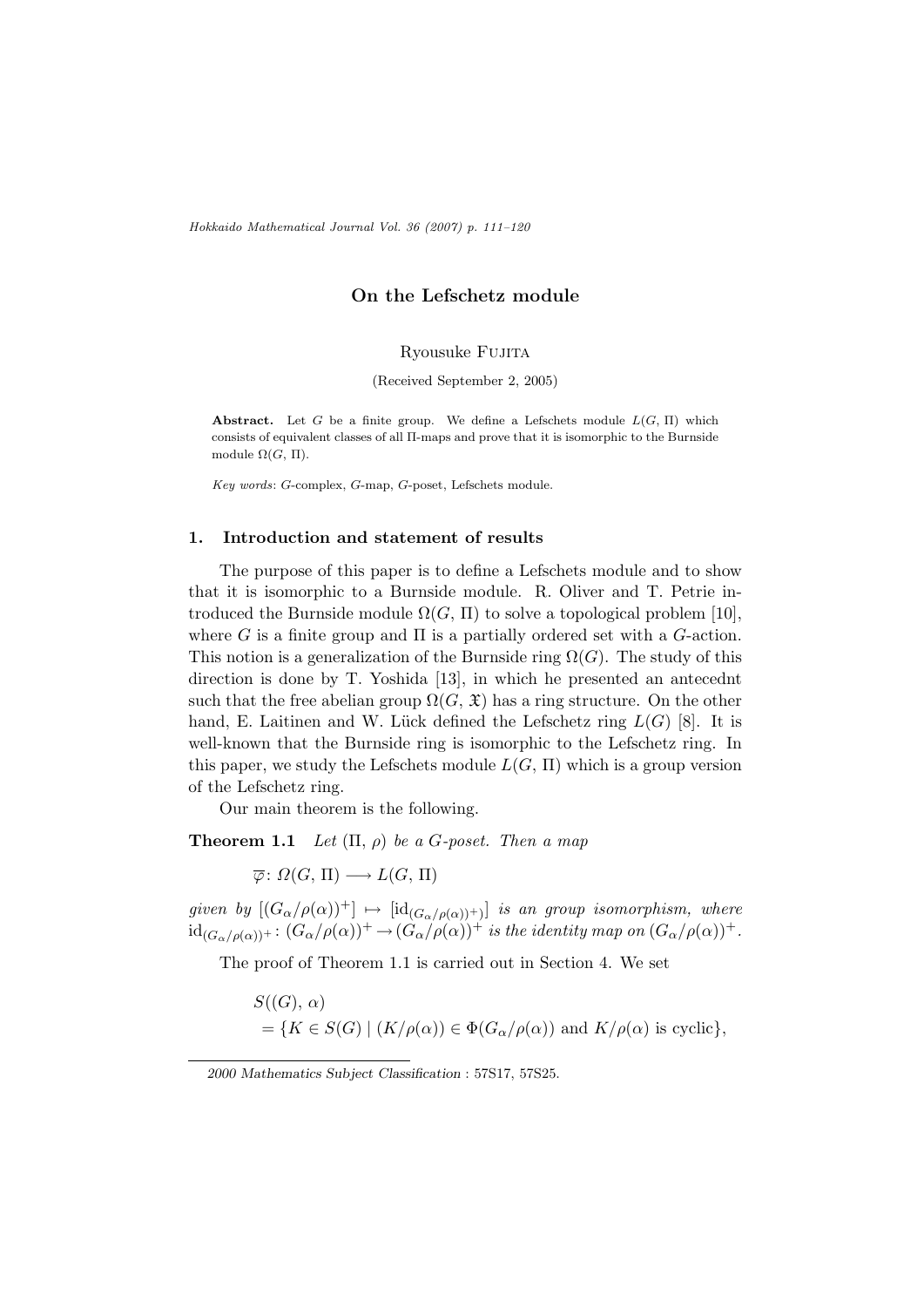where  $S(G)$  is the set of all subgroups of  $G, G_{\alpha}$  denotes an isotropy subgroup of G at  $\alpha$  ( $\alpha \in \Pi$ ) and  $\Phi(G)$  is the conjugacy class set of G. Applying the above theorem, we have a Burnside relation for the Lefschetz module.

Corollary 1.2 Let  $\alpha$  be an element of  $\Pi$ . Given a  $\Pi$ -map  $f: X \to X$ , one has

$$
\sum_{K \in S((G), \alpha)} \frac{|G_{\alpha}/\rho(\alpha)|}{|N_{G_{\alpha}/\rho(\alpha)}(K/\rho(\alpha))|} \cdot \phi(|K/\rho(\alpha)|) \cdot \overline{\Lambda}(f_{\alpha}^{K}) \equiv 0
$$
  
mod  $|G_{\alpha}/\rho(\alpha)|$ .

where  $(|G_{\alpha}/\rho(\alpha)|)/(|N_{G_{\alpha}/\rho(\alpha)}(K/\rho(\alpha))|)$  is the order of  $(G_{\alpha}/\rho(\alpha))/(N_{G_{\alpha}/\rho(\alpha)}(K/\rho(\alpha)))$  and  $\phi(|K/\rho(\alpha)|)$  is the number of generators of the cyclic group  $K/\rho(\alpha)$ .

### 2. Notations and Preliminaries

Notations G always denotes a finite group. The set of all subgroups of G is denoted by  $S(G)$ . We regard  $S(G)$  as a G-set via the action  $(g, H) \mapsto$  $gHg^{-1}(g \in G \text{ and } H \in S(G))$  and as a partially ordered set via

 $H \leq K$  if and only if  $H \supseteq K$  (H,  $K \in S(G)$ ).

By a  $G$ -complex we will mean a  $CW$ -complex X together with an action of G on X which permutes the cells. Thus we have for each  $g \in G$  a homeomorphism  $x \mapsto gx$  of X such that the image  $g\sigma$  of any cell  $\sigma$  of X is again a cell. For example, if  $X$  is a simplicial complex on which  $G$  acts simplicially, then  $X$  is a  $G$ -complex.

Preliminaries. 1. A G-poset (=a partially ordered set with a G-action). Suppose that  $\Pi$  is a partially ordered set and  $G$  acts on it preserving the partial order. For any  $\alpha \in \Pi$ , we set

$$
\Pi_{\alpha} = \{ \beta \in \Pi \mid \beta \ge \alpha \}, \text{ and } G_{\alpha} = \{ g \in G \mid g\alpha = \alpha \}.
$$

In particular,  $G_{\alpha}$  is called an *isotropy subgroup* of G at  $\alpha$ . Let  $\rho: \Pi \rightarrow$  $S(G)$  be an order preserving G-map. A pair  $(\Pi, \rho)$  is called a G-poset if it is satisfying the following condition: for any  $\alpha \in \Pi$ ,

$$
\rho(\alpha) \lhd G_{\alpha}
$$
 and  $\rho: \Pi_{\alpha} \to S(G)_{\rho(\alpha)}$  is injective.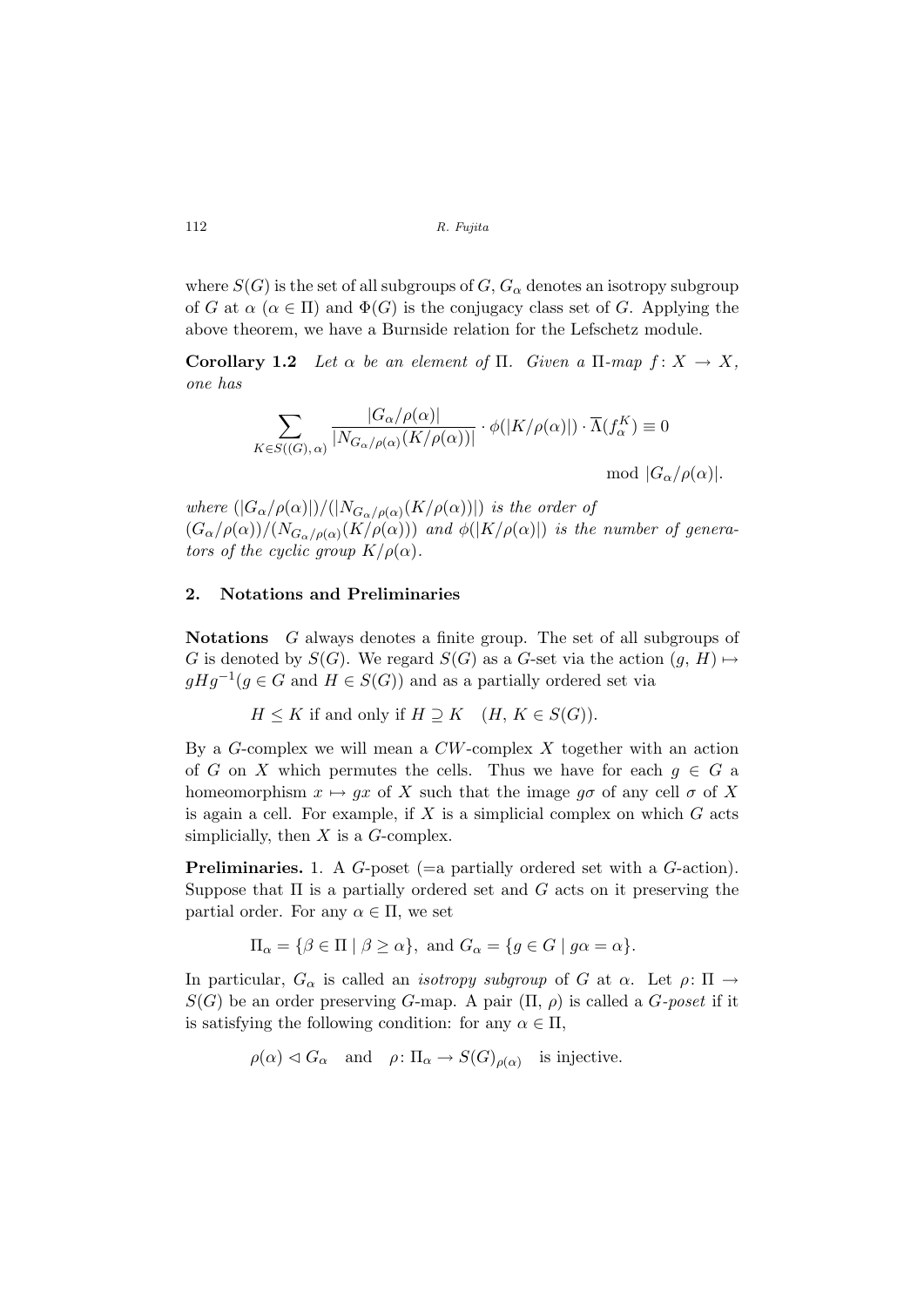Note that  $S(G)_{\rho(\alpha)} = S(\rho(\alpha)) \subset S(G_\alpha)$  and  $G_\alpha \subset G_{\rho(\alpha)} = N_G(\rho(\alpha))$ , the normalizer of  $\rho(\alpha)$  in G. As example of a G-poset, consider  $(S(G), id)$ .

2. Burnside modules. References: Oliver-Petrie [10], Fujita [5]. Let a pair  $(\Pi, \rho)$  be a *G-poset*. A finite *G*-complex X with a base point  $*$  is called a  $\Pi$ complex if it is equipped with a specified set  ${X_\alpha \mid \alpha \in \Pi}$  of subcomplexes  $X_{\alpha}$  of X, satisfying the following four conditions:  $(i) * \in X_\alpha,$ 

(ii)  $gX_{\alpha} = X_{q\alpha}$  for  $g \in G, \alpha \in \Pi$ , (iii)  $X_{\alpha} \subseteq X_{\beta}$  if  $\alpha \leq \beta$  in  $\Pi$ , and (iv) for any  $H \in S(G)$ ,

$$
X^H = \bigvee_{\alpha \in \Pi \text{ with } \rho(\alpha) = H} X_{\alpha} \quad \text{(the wedge sum of } X_{\alpha} \text{'s)}.
$$

On some examples of Π-complexes and its basic properties, see [4] for details. Let  $\mathcal F$  denote the family of all II-complexes and define the equivalence relation  $\sim$  on  $\mathcal F$  by

$$
Z \sim W \text{ if and only if } \chi(Z_{\alpha}) = \chi(W_{\alpha}) \quad \text{for all } \alpha \in \Pi \quad (Z, W \in \mathcal{F})
$$

where  $\chi(Z_\alpha)$  is the Euler characteristic of  $Z_\alpha$ .

The set  $\Omega(G, \Pi) = \mathcal{F}/\sim$  is an abelian group via

 $[Z] + [W] = [Z \vee W]$  (Z,  $W \in \mathcal{F}$ ).

The unit element is the equivalence class of a point. We call  $\Omega(G, \Pi)$  the Burnside module associated with a G-poset Π.

Let  $\alpha$  be any element of  $\Pi$  and  $X$  a  $\Pi$ -complex. Construct a new space X' by attaching  $\alpha$ -cells  $G/\rho(\alpha) \times D^{i}$ 's to X. Each attachment map

 $\varphi\colon G/\rho(\alpha)\times S^{i-1}\to X$ 

is defined such that  $\varphi(g\rho(\alpha) \times S^{i-1}) \subset X_{g\alpha}$ . The space X' is equipped with a Π-complex structure:

$$
(X')_{\beta} = X_{\beta} \cup \left( \bigcup \{ g\rho(\alpha) \times D^i \mid g\alpha \leq \beta, g \in G \} \right) \text{ for } \beta \in \Pi.
$$

Any II-complex is constructed from one point by attaching  $\alpha$ -cells for  $\alpha \in$ Π.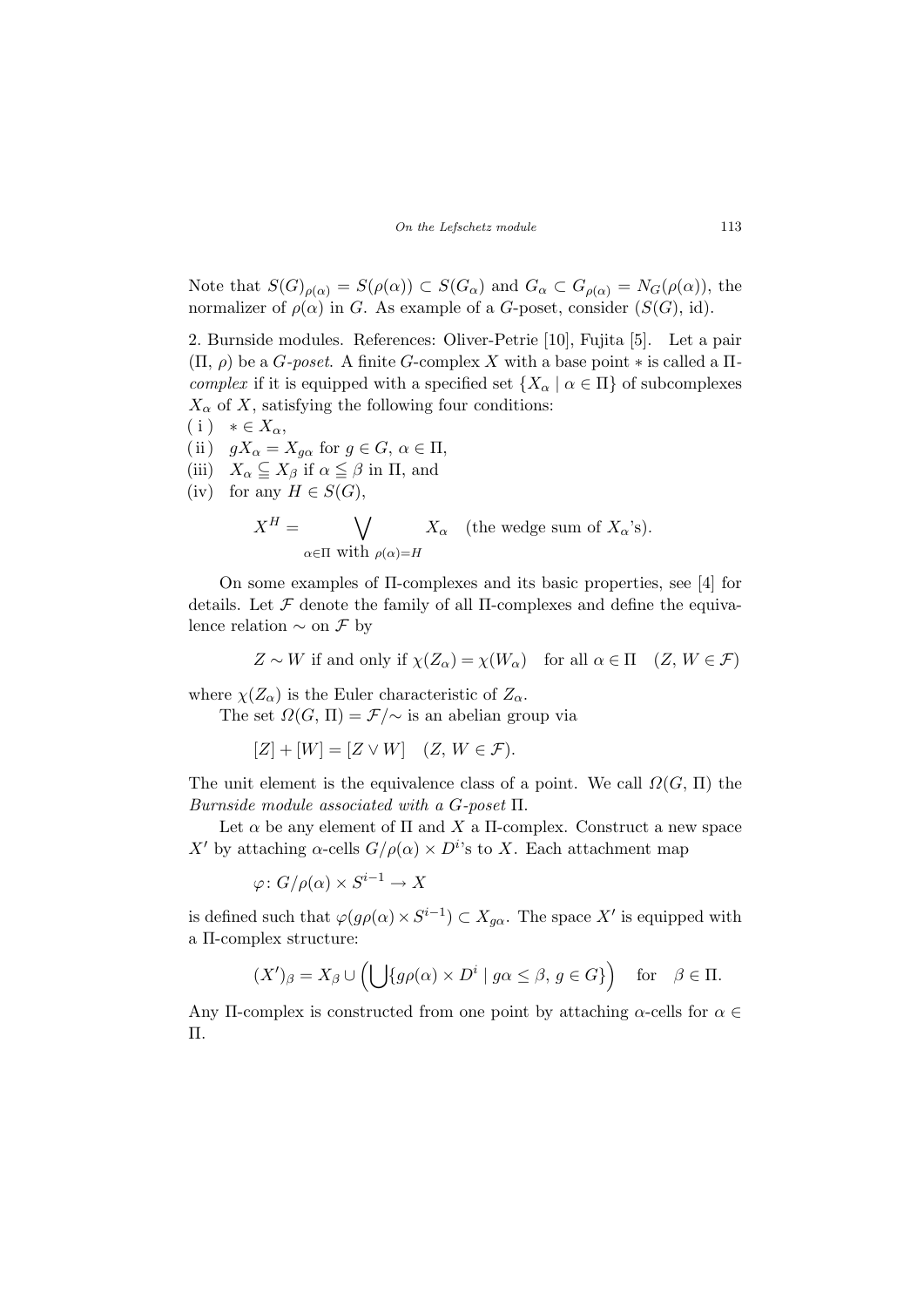**Proposition 2.1** ([10, Proposition 1.5]) One has

$$
\Omega(G, \Pi) \cong \bigoplus_{\alpha \in \mathcal{A}} \mathbb{Z}.
$$

Any finite  $\Pi$ -complex X is equivalent in  $\Omega(G, \Pi)$  to a sum of the form  $\sum_{\alpha\in\mathcal{A}} a_{\alpha}[(G/\rho(\alpha))^+]$ , and the map  $[X] \to \{a_{\alpha}\}_{{\alpha}\in\mathcal{A}}$  defines the group isomorphism.

### 3. Definitions

For a G-complex X and a self-map  $f: X \to X$ , we define

$$
\Lambda(f) = \sum_{i=0}^{\infty} (-1)^i \operatorname{trace}[f_* \colon H_i(X; \mathbb{Q}) \to H_i(X; \mathbb{Q})],
$$

which is called the *Lefschetz number* of  $f$ . Remark that each homology group is a vector space over  $\mathbb{Q}$ ; moreover,  $f: X \to X$  is continuous, then  $f_*: H_i(X; \mathbb{Q}) \to H_i(X; \mathbb{Q})$  can be seen to be a linear transformation, and so the trace of  $f_*$  is now the usual trace of linear algebra. If a self-map f is an identity map,  $\Lambda(f)$  is equal to the Euler characteristic of X. Here we set  $\Lambda(f) = \Lambda(f) - 1$ , which is called the *reduced Lefschetz number* of f. If  $\{*\} \in$ X is a base point, and two base point preserving maps are homotopic, each reduced Lefschetz number coincides. Let  $A$  be a base pointed  $G$ -subcomplex of X. Then  $X/A$  is naturally equipped with a G-complex structure. Let  $f_A$ be the restriction of f to A and  $f_{X/A}$  the quotient map  $X/A \to X/A$ . If the following diagram

$$
A \longrightarrow X \longrightarrow X/A
$$
  
\n
$$
\downarrow f_A
$$
  
\n
$$
\downarrow f
$$
  
\n
$$
\downarrow f_{X/A}
$$
  
\n
$$
A \longrightarrow X \longrightarrow X/A
$$

commutes, then we have  $\overline{\Lambda}(f) = \overline{\Lambda}(f_A) + \overline{\Lambda}(f_{X/A})$ . Moreover let  $\sum f$  be the suspension map of f. An easy computation shows that  $\overline{\Lambda}(\sum f) = -\overline{\Lambda}(f)$ .

Let X, Y be II-complexes. The map f is called a  $\Pi$ -map if a map  $f: X \to Y$  be a base point preserving G-map such that

 $f(X_{\alpha}) \subset Y_{\alpha}$  for all  $\alpha \in \Pi$ .

We denote by  $f_{\alpha}$  the restriction of f to  $X_{\alpha}$ . For self II-maps  $f: X \to X$ ,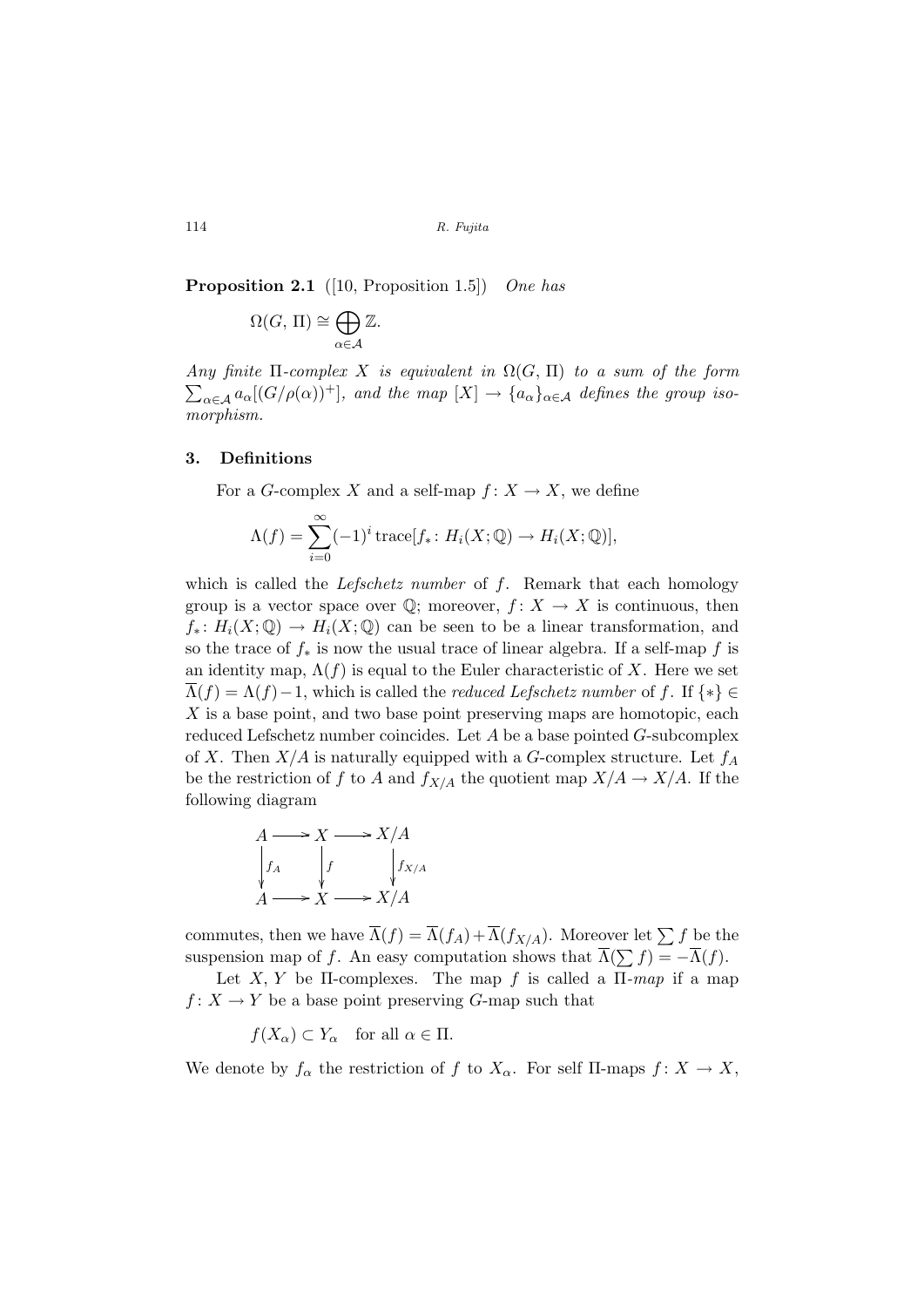$g: Y \to Y$ , we define a equivalence relation by

$$
\overline{\Lambda}(f_{\alpha}) = \overline{\Lambda}(g_{\alpha}) \quad \text{for all } \alpha \in \Pi.
$$

Let  $\mathcal{F}_{\text{map}}$  denote the set of all self  $\Pi$ -maps. Then we let  $L(G, \Pi)$  the quotient set of  $\mathcal{F}_{\text{map}}$  by the equivalence relation. The quotient set is an abelian group via

$$
[f] + [g] = [f \vee g] \quad (f, g \in \mathcal{F}_{\text{map}}),
$$

where a map  $f\vee g$  is the standard wedge map. We call  $L(G, \Pi)$  the Lefschetz module associated with a G-poset Π.

## 4. Proof of the main theorem

We need the following lemma to prove Theorem 1.1.

**Lemma 4.1** Let X be a  $\Pi$ -complex with a subcomplex A and  $f: X \to X$ be a  $\Pi$ -map with  $f(A) \subset A$ . Then for the commutative diagram



 $[f] = [f_A] + [f_{X/A}] \in L(G, \Pi)$ , where  $f_A$  is the restriction of f to A and  $f_{X/A}$  is the quotient map  $X/A \to X/A$ .

*Proof.* Let  $\alpha$  be any element of Π. Consider the following cellular chain complex

$$
0 \longrightarrow \overline{C_*}(A_\alpha) \longrightarrow \overline{C_*}(X_\alpha) \longrightarrow \overline{C_*}(X_\alpha/A_\alpha) \longrightarrow 0.
$$

Since each term of this chain complex is a vevtor space over  $\mathbb{Q}$ , it splits, therefore  $\overline{C_*}(X_\alpha) \cong \overline{C_*}(A_\alpha) \oplus \overline{C_*}(X_\alpha/A_\alpha)$ . To calculate trace $(f_\alpha)_{\sharp}$ , consider the following diagram:

$$
\overline{C_*}(X_{\alpha}) \cong \overline{C_*}(A_{\alpha}) \oplus \overline{C_*}(X_{\alpha}/A_{\alpha})
$$
\n
$$
\downarrow (f_{\alpha})_{\sharp}
$$
\n
$$
\overline{C_*}(X_{\alpha}) \cong \overline{C_*}(A_{\alpha}) \oplus \overline{C_*}(X_{\alpha}/A_{\alpha})_{\sharp}
$$
\n
$$
\downarrow (f_{X_{\alpha}/A_{\alpha}})_{\sharp}
$$

Let  $(a, b)$  be an element of  $\overline{C_*}(A_\alpha) \oplus \overline{C_*}(X_\alpha/A_\alpha)$  and the image of  $(a, b)$  by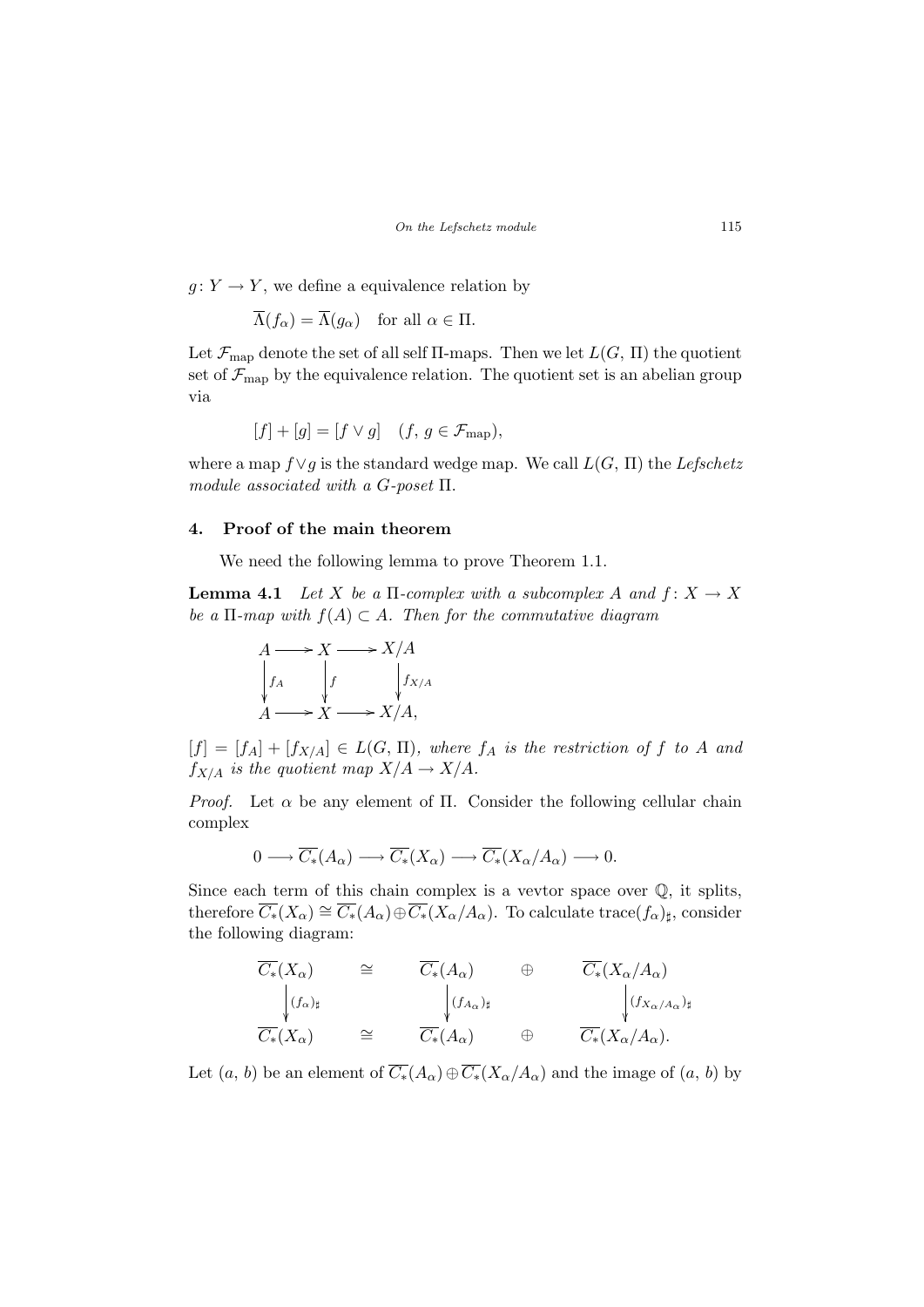$(f_{\alpha})_{\sharp}$  be  $(f_1(a, b), f_2(a, b))$ . Then

$$
\begin{pmatrix} f_1(a, b) \\ f_2(a, b) \end{pmatrix} = \begin{pmatrix} (f_{A_\alpha})_{\sharp} & * \\ 0 & (f_{X_\alpha/A_\alpha})_{\sharp} \end{pmatrix} \begin{pmatrix} a \\ b \end{pmatrix}.
$$

Hence we have  $trace(f_{\alpha})_{\sharp} = trace(f_{A_{\alpha}})_{\sharp} + trace(f_{X_{\alpha}/A_{\alpha}})_{\sharp}$ . By [12, Lemma 9.18],  $\overline{\Lambda}(f_{\alpha}) = \overline{\Lambda}(f_{A_{\alpha}}) + \overline{\Lambda}(f_{X_{\alpha}/A_{\alpha}})$ . Thus we get the assertion.

*Proof of* Theorem 1.1. It is obvious that  $\overline{\varphi}$  is a group homomorphism. Moreover since

$$
\overline{\chi}((G_{\alpha}/\rho(\alpha))^{+}) = \chi(G_{\alpha}/\rho(\alpha)) = \Lambda(\mathrm{id}_{G_{\alpha}/\rho(\alpha)}) = \overline{\Lambda}(\mathrm{id}_{(G_{\alpha}/\rho(\alpha))^{+}}),
$$

we easily verify that  $\overline{\varphi}$  is injective. We shall show the surjectivity of  $\overline{\varphi}$ . For any  $[f: X \to X] \in L(G, \Pi)$ , we want to show  $\text{Im}\,\overline{\varphi} \ni [f]$ . We proceed by induction on the number of  $G$ -cell. The  $\Pi$ -complex X is composed with the cell structure:

$$
X = X_0 \cup_{\varphi_0} \left( \coprod_{i_0 \in I_0} (G/\rho(\alpha) \times D^0)_{i_0} \right)
$$
  

$$
\cup \cdots \cup_{\varphi_n} \left( \coprod_{i_n \in I_n} (G/\rho(\alpha) \times D^n)_{i_n} \right),
$$

where  $X_0$  is a subcomplex of X. Moreover we may suppose that  $\rho(\alpha)$  is a minimum isotropy subgroup of  $X\backslash\{*\}$  and  $X_0\backslash\{*\}$  contains no cells the isotropy type of which is  $(\rho(\alpha))$ . It then follows that the II-map  $f: X \to$ X satisfies  $f(X_0) \subset X_0$ . Let  $f_0$  be the restriction of f to  $X_0$  and f' be the quotient map  $X/X_0 \to X/X_0$ . By Lemma 2.1, we have  $[f] = [f_0] +$  $[f'] \in L(G, \Pi)$ . In the case of  $X_0 \backslash \{*\} \neq \emptyset$ , the assertion is already done by induction. As for the case where  $X_0 \setminus \{*\} = \emptyset$ , namely,  $X = \{*\} \cup$ {the cell's of its isotropy type  $(\rho(\alpha))$ }, X has the following cell structure:

$$
X = X^{n-1} \cup_{\varphi_n} \left( \coprod_{i_n \in I_n} (G/\rho(\alpha) \times D^n)_{i_n} \right),
$$

where  $X^{n-1}$  is the  $(n-1)$ -skeleton of X. By considering the map on the homotopic level, we may assume that the  $\Pi$ -map  $f$  is a cellular map, so that,  $f(X^{n-1})$  ⊂  $X^{n-1}$  (This is done by the cellular approximation theorem). If  $X^{n-1} \neq \{*\}$ , by Lemma 4.1 and induction, we have  $[f] \in \text{Im}\,\overline{\varphi}$ . Finally we consider the case of  $X^{n-1} = \{*\}.$  (Remark that  $[f] = [f_{X^{n-1}}] +$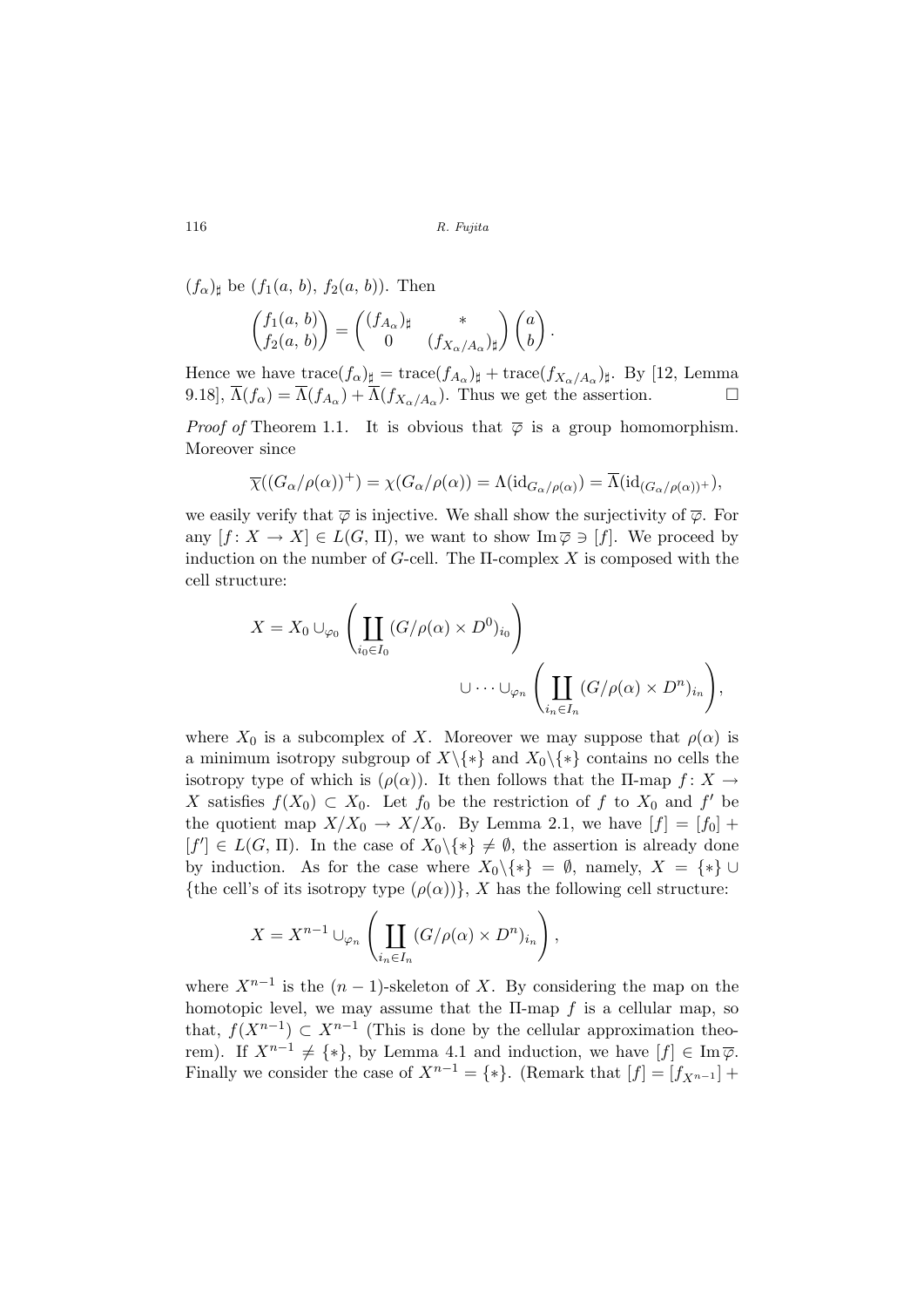$[f_{X/X^{n-1}}] \in L(G, \Pi)$  in this case, but we can not prove the surjectivity of  $\overline{\varphi}$ by induction.) Then  $X$  is expressible as a wegde sum of some suspensions:

$$
X = \bigvee_{i \in I} ((G/\rho(\alpha))^+ \wedge S^n)_i = \bigvee_{i \in I} \left( \sum^n (G/\rho(\alpha))^+ \right)_i,
$$

where  $\sum^n$  is the *n*-th suspension operator. Next we compute the chain complex of X.

Claim 4.2

$$
\overline{C_n}(X) = \bigoplus_{i \in I} (\mathbb{Q}[G/\rho(\alpha)])_i
$$

Proof. We now compute:

$$
\overline{C_n}(X) = \overline{C_n}\left(\bigvee_{i\in I} \left(\sum^n (G/\rho(\alpha))^+\right)\right)
$$
  
\n
$$
= \bigoplus_{i\in I} \overline{C_0}((G/\rho(\alpha))^+)\
$$
  
\n
$$
= \bigoplus_{i\in I} \overline{H_0}\left((G/\rho(\alpha))^+;\mathbb{Q}\right)
$$
  
\n
$$
= \bigoplus_{i\in I} (\mathbb{Q}[G/\rho(\alpha)])_i,
$$

where each  $(\mathbb{Q}[G/\rho(\alpha)])_i$  is the copy of  $\mathbb{Q}[G/\rho(\alpha)]$ .

Let  $f_{\sharp}$  be a self-chain map on the cellular chain complex  $\overline{C_{*}}(X)$ , where  $f_{i\sharp} \colon \overline{C_i}(X) \to \overline{C_i}(X)$  is the *i*-th term of the chain map  $f_{\sharp}$ . Note that each  $\overline{C_i}(X)$  is a finite-dimensional vector space over Q and the map  $f_{i\sharp}$  is a linear transformation then a choice of basis of  $\overline{C_i}(X)$  associates a square matrix A to  $f_{i\sharp}$ . Let m be the order of the index set I. Let  $f_{ij}$  be a linear transformation from  $(\mathbb{Q}[G/\rho(\alpha)])_i$  to  $(\mathbb{Q}[G/\rho(\alpha)])_j$ . Then there exists the following diagram:

$$
\overline{C_n}(X) \cong (\mathbb{Q}[G/\rho(\alpha)])_1 \oplus \cdots \cdots \oplus (\mathbb{Q}[G/\rho(\alpha)])_m
$$
  
\n
$$
\downarrow_{f_{n\sharp}} f_{n\sharp} \qquad \qquad \downarrow_{f_{11}} \qquad \qquad \downarrow_{f_{mm}}
$$
  
\n
$$
\overline{C_n}(X) \cong (\mathbb{Q}[G/\rho(\alpha)])_1 \oplus \cdots \cdots \oplus (\mathbb{Q}[G/\rho(\alpha)])_m.
$$

If  $\{x_{i_1}, \ldots, x_{i_n}\}\$ is a basis of  $(\mathbb{Q}[G/\rho(\alpha)])_i$ , one extends it to a basis of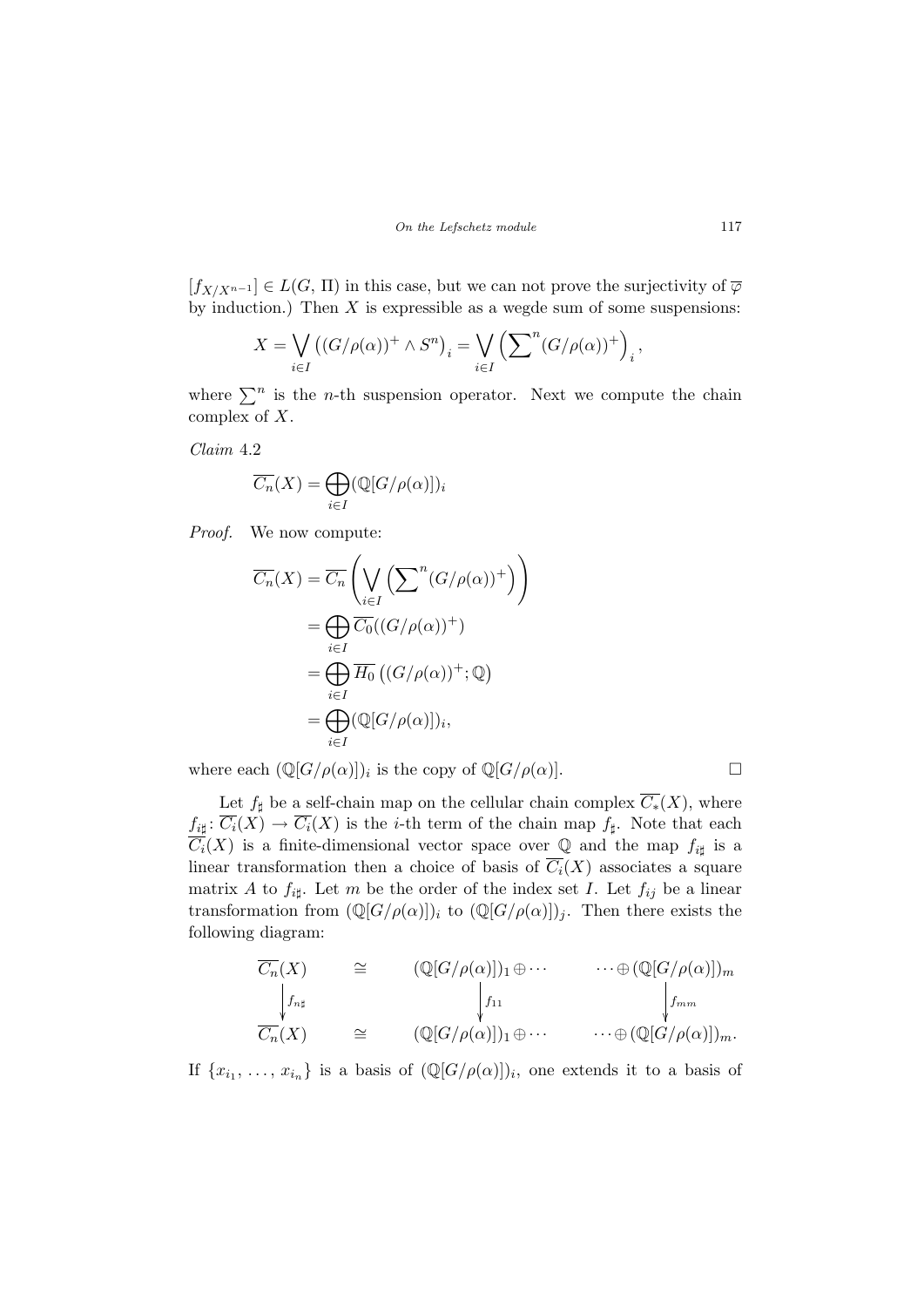$\overline{C_n}(X)$ . The matrix A of  $f_{n\sharp}$  with respect to the extended basis is

$$
\begin{bmatrix} A_{11} & * & * & * \\ & A_{22} & * & * \\ & & \ddots & * \\ 0 & & & A_{nn} \end{bmatrix},
$$

where  $A_{ii}$  is the matrix of  $f_{ii}$  with respect to  $\{x_{i_1}, \ldots, x_{i_n}\}$ . Hence we have where  $A_{ii}$  is the matrix of  $f_{ii}$  with respect to  $\{x_{i_1}, \ldots, x_{i_n}\}$ . Hence we have that  $\text{trace}(f_{n\sharp}) = \sum_{i=1}^m \text{trace}(f_{ii})$ , and so  $\overline{\Lambda}(f) = (-1)^n \sum_{i=1}^m \text{trace}(f_{ii})$ . For each  $i = 1, ..., m$ , we denote by  $A_i$  the copy of the subset  $\bigvee_{g \in G} (g\rho(\alpha) \wedge S^n)$ of X. A new map  $g_i$  is the composition:

$$
A_i \xrightarrow{i} X \xrightarrow{f} X \xrightarrow{q_i} A_i,
$$

which is a II-map. In this diagram,  $i: A_i \to X$  denotes an inclusion map and  $q_i: X \to A_i$  is the *i*-th term projection map. It then follows that  $g_{i\sharp} = f_{ii} : \overline{C_n}(A_i) \to \overline{C_n}(A_i)$ . Therefore  $\overline{\Lambda}(f) = (-1)^n \sum_{i=1}^m \text{trace}(g_{i\sharp})$ . By<br>restricting f to  $X_\alpha$ , we have  $\overline{\Lambda}(f_\alpha) = \sum_{i=1}^m \overline{\Lambda}((g_i)_\alpha)$ , and so  $[f] = \sum_{i=1}^m [g_i]$ . We show that each  $[g_i] \in \overline{\varphi}(\Omega(G, \Pi))$ . We also denote by f the II-map We show that each  $[g_i] \in \varphi(32(G, H))$ . We also denote by f the H-Hiap<br> $\sum^n (G/\rho(\alpha))^+ \to \sum^n (G/\rho(\alpha))^+$  without confusion. The desired map  $f_i$  is the composition:

$$
g_i \rho(\alpha) / \rho(\alpha) \stackrel{j}{\longrightarrow} \sum^n (G/\rho(\alpha))^+
$$
  

$$
\stackrel{f}{\longrightarrow} \sum^n (G/\rho(\alpha))^+ \stackrel{q_i}{\longrightarrow} g_i \rho(\alpha) / \rho(\alpha),
$$

which is not a II-map. In this diagram,  $j: g_i \rho(\alpha) / \rho(\alpha) \to \sum^n (G/\rho(\alpha))^+$ which is not a 11-map. In this diagram,  $\int g_i p(\alpha)/p(\alpha) \to \sum (\alpha/\rho(\alpha))$ <br>denotes an inclusion map and  $q_i \colon \sum^n (G/\rho(\alpha))^+ \to g_i \rho(\alpha)/\rho(\alpha)$  is the *i*-th term projection map. Let  $g_1$  be the unit element of  $G$ . Now consider the following diagram:

$$
g_1 \rho(\alpha) / \rho(\alpha) \times S^n \xrightarrow{f_1} g_1 \rho(\alpha) / \rho(\alpha) \times S^n
$$

$$
g_i \downarrow \qquad \qquad \downarrow g_i
$$

$$
g_i \rho(\alpha) / \rho(\alpha) \times S^n \xrightarrow{f_i} g_i \rho(\alpha) / \rho(\alpha) \times S^n.
$$

Here the symbol  $f_i$  denotes a map from  $g_i \rho(\alpha) / \rho(\alpha) \times S^n$  to itself and  $g_i$  is the left translation by  $g_i$ . This diagram is obviously commutative. Moreover  $g_i$  is a homeomorphism. Hence  $\overline{\Lambda}(f_i) = \overline{\Lambda}(f_1)$ . Let  $\beta$  be any element of  $\Pi$ .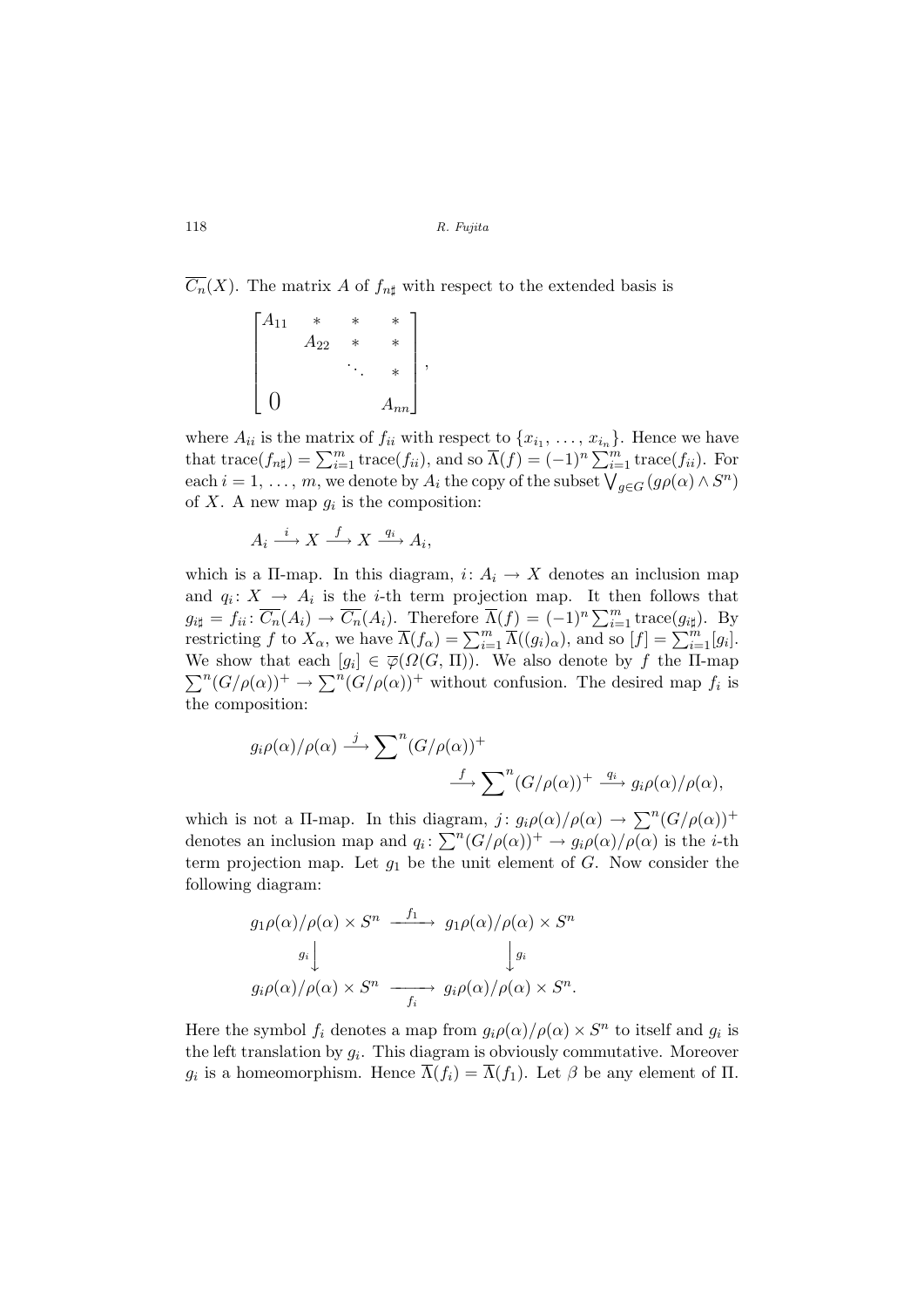Since 
$$
\sum^{n} (G/\rho(\alpha))_{\beta}^{+} = \sqrt{g_i \rho(\alpha) / \rho(\alpha)} \times S^{n} | g_i \alpha \leq \beta \}
$$
, we see that  
\n
$$
\overline{\Lambda}(f_{\beta}) = \sum_{i} \overline{\Lambda}(f_i) \quad \text{(the index } i \text{ satisfies } g_i \alpha \leq \beta)
$$
\n
$$
= \sum_{i} \overline{\Lambda}(f_1)
$$
\n
$$
= \overline{\Lambda}(f_1) |(G/\rho(\alpha))_{\beta}|
$$
\n
$$
= \overline{\Lambda}(f_1) \overline{\chi}((G/\rho(\alpha))_{\beta}^{+}),
$$

and hence that  $[f] \in \text{Im}\,\overline{\varphi}$ . This concludes the proof.  $\Box$ 

We have a Burnside relation for the Lefschetz module. We set

$$
S((G), \alpha)
$$
  
= { $K \in S(G)$  |  $(K/\rho(\alpha)) \in \Phi(G_{\alpha}/\rho(\alpha))$  and  $K/\rho(\alpha)$  is cyclic}.

From Theorem 1.1, we have the following corollary (see [5, Theorem 1.6]).

Corollary 1.2 Let  $\alpha$  be an element of  $\Pi$ . Given a  $\Pi$ -map  $f: X \to X$ , one has

$$
\sum_{K \in S((G), \alpha)} \frac{|G_{\alpha}/\rho(\alpha)|}{|N_{G_{\alpha}/\rho(\alpha)}(K/\rho(\alpha))|} \cdot \phi(|K/\rho(\alpha)|) \cdot \overline{\Lambda}(f_{\alpha}^{K}) \equiv 0
$$
  
mod  $|G_{\alpha}/\rho(\alpha)|$ .

where  $|G_{\alpha}/\rho(\alpha)|/|N_{G_{\alpha}/\rho(\alpha)}(K/\rho(\alpha))|$  is the order of  $G_{\alpha}/\rho(\alpha)/N_{G_{\alpha}/\rho(\alpha)}(K/\rho(\alpha))$  and  $\phi(|K/\rho(\alpha)|)$  is the number of generators of the cyclic group  $K/\rho(\alpha)$ .

*Proof.* From Theorem 1.1, the group  $L(G,\Pi)$  is generated by the isomorphism classes of the identity maps of the form  $[\mathrm{id}_{(G_{\alpha}/\rho(\alpha))}].$  It is sufficient to prove for  $\mathrm{id}_X\colon X \to X$  for a II-complex X. Then clearly  $\overline{\chi}(X_\alpha^K) =$  $\Lambda(\mathrm{id}_{X_{\alpha}^{K}})$ , so that we have the desired result.  $\Box$ 

#### References

- [ 1 ] Dovermann K.H. and Rothenberg M., The generalized whitehead torsion of a G-fibre homotopy equivalence. Transformation Groups, Kawakubo Katsuo 1987, Lecure Notes in Math. vol. 1375, Springer-Verlag, Berlin, 1989, pp. 60–88.
- [ 2 ] tom Dieck T., Transformation Groups and Representation Theory. Lecture Notes in Math, vol. 766, Springer-Verlag, Berlin, 1978.